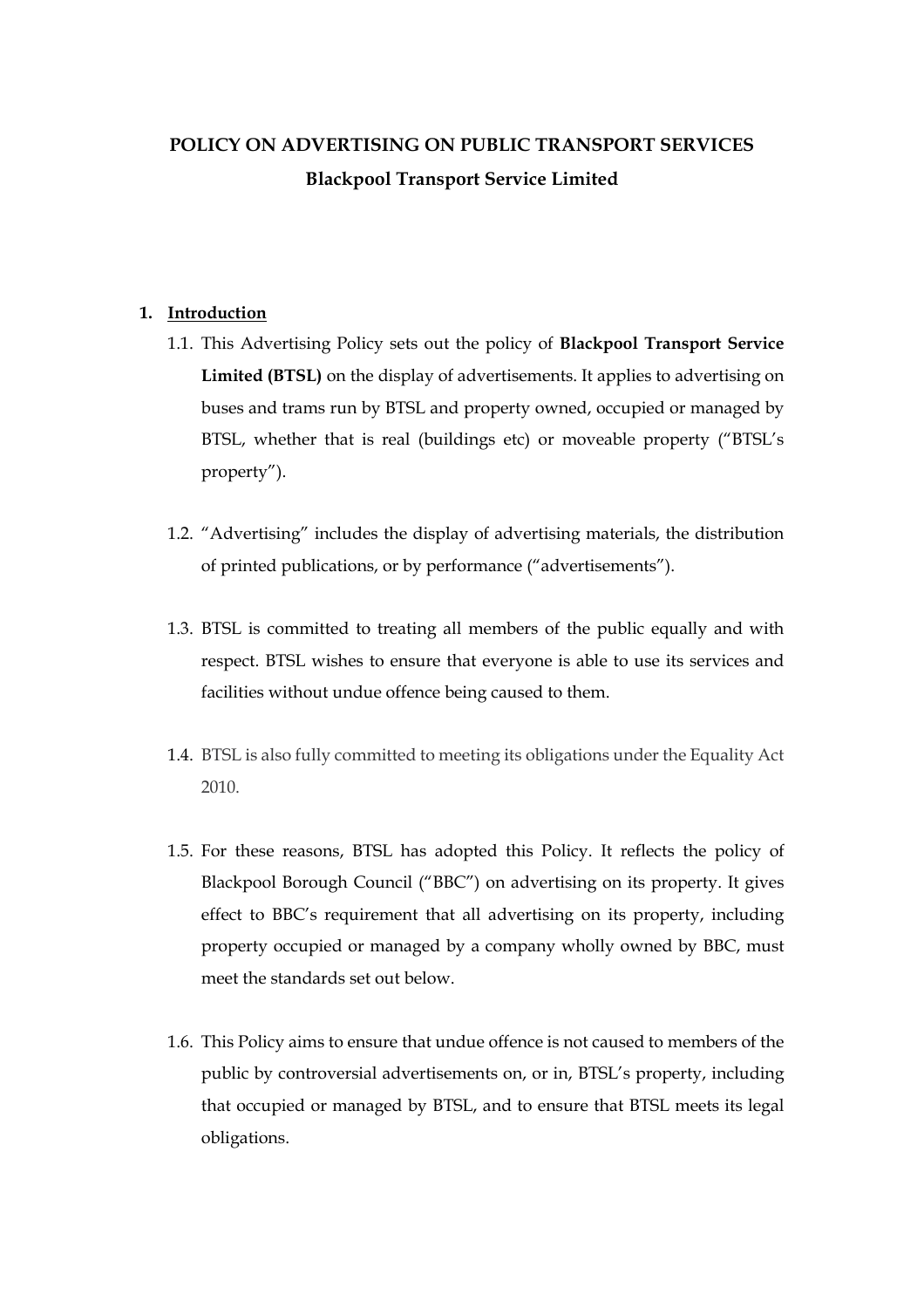- 1.7. BBC and BTSL also want to make sure that the risk of vandalism to its property that might arise if they allowed controversial advertisements to be displayed is avoided.
- 1.8. From time to time, BTSL engages external private contractors to manage advertising on BTSL's property. This may be through the grant of a licence to exploit any commercial advertising opportunities or by entering into other contractual arrangements. All such licences or contracts with any such private contractors will contain terms ensuring that any advertising complies with this Policy, including that the required standards set out below are met in respect of any such advertising.

## **2. Required Standards**

- 2.1. Advertisements will not be approved for display on BTSL's property if in the reasonable opinion of BTSL, the advertisement falls within any of the following categories:
	- 2.1.1.The advertisement is inconsistent with any of the obligations imposed by the Equality Act 2010.
	- 2.1.2.The advertisement is likely to cause widespread or serious offence to members of the public:
		- 2.1.2.1. by reason of the nature of any product, service, event, individual or group being advertised; or
		- 2.1.2.2. by reason of the wording or design of the advertisement or the imagery used; or
		- 2.1.2.3. by reason of the message conveyed or sought to be conveyed by the advertisement, including by way of inference.
	- 2.1.3.The advertisement condones or provokes anti-social behaviour.
	- 2.1.4.The advertisement promotes the sale or consumption of tobacco products.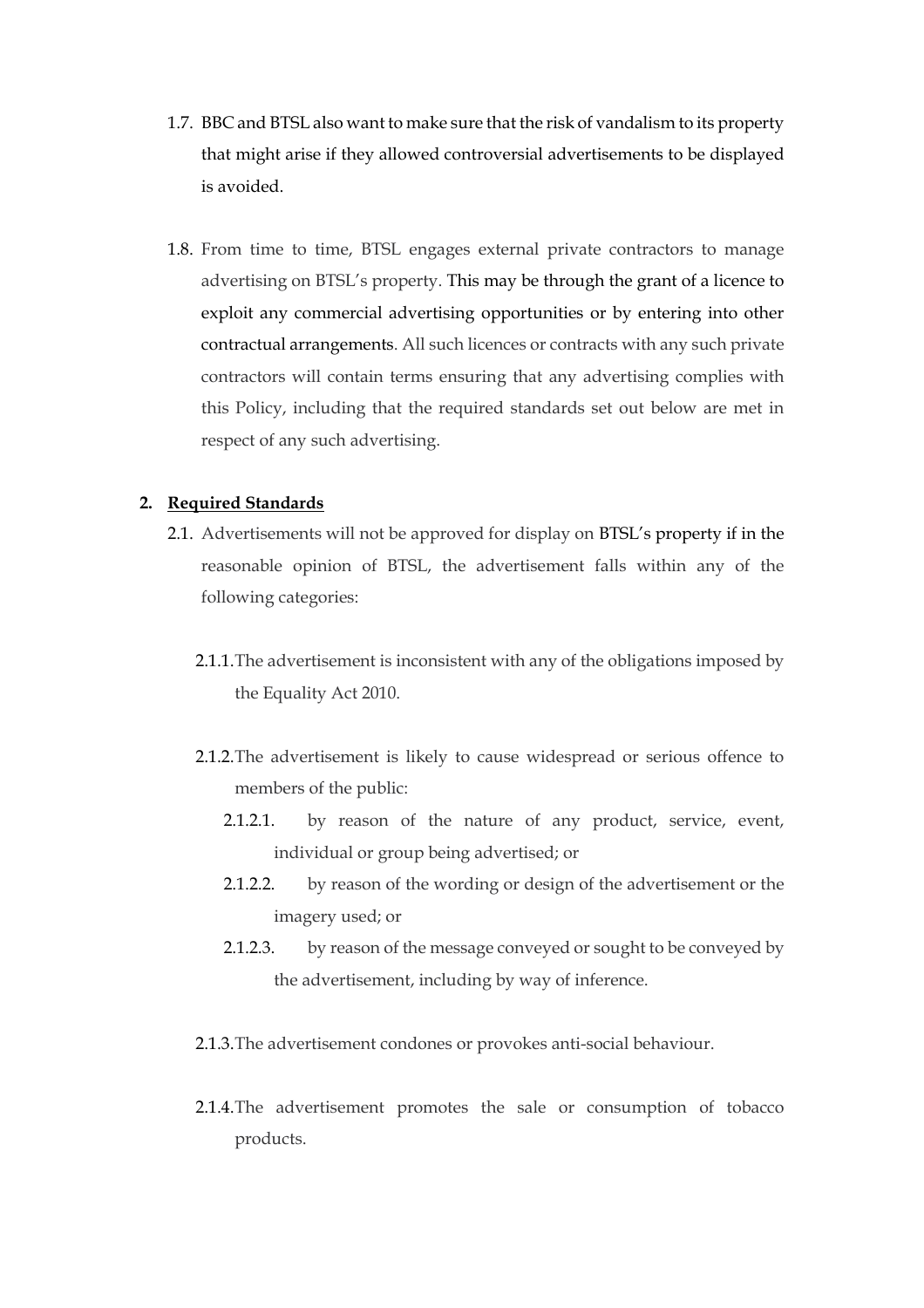- 2.1.5.The advertisement promotes the provision of "No Win No Fee" services.
- 2.1.6.The advertisement promotes political or religious views, causes or events, or individuals espousing political or religious views.
- 2.2. BTSL will not approve for display any advertisement that does not meet these standards and will remove, or cause to be removed, any such advertising from its property if, notwithstanding this Policy, it is displayed.
- 2.3. Any contractor engaged to manage advertising for BTSL must not allow any advertisement to be displayed on BTSL's property that does not meet these standards and they must remove any such advertising from its property if, notwithstanding this Policy, it is displayed. Any such contractor must remove any advertising that BTSL decides does not meet the standards set out in this Policy if required to do so by BTSL.
- 2.4. BTSL understands that some advertising falling within some of the categories listed above will not be offensive and could not be reasonably viewed as offensive to anyone. However, BTSL aims to adopt a position of neutrality and to reduce the likelihood that BTSL or one its companies will have to arbitrate between groups or individuals over what is, or is not, acceptable. For this reason, it is BTSL's policy not to allow any advertising in the categories set out above.
- 2.5. Further, advertisements on BTSL's property must meet the standards required by any applicable statutory and legal provisions and any applicable regulations in force relating to the content of advertisements or promotional messages, including The UK Code of Non-Broadcast Advertising, Sales Promotion, and Direct marketing (12<sup>th</sup> edition).

## 3. **Complaints**

3.1. If a member of the public, or a body displaying or seeking to display an advertisement, has a complaint, question or concern about this Policy or its application, including about any particular advertisement then they should